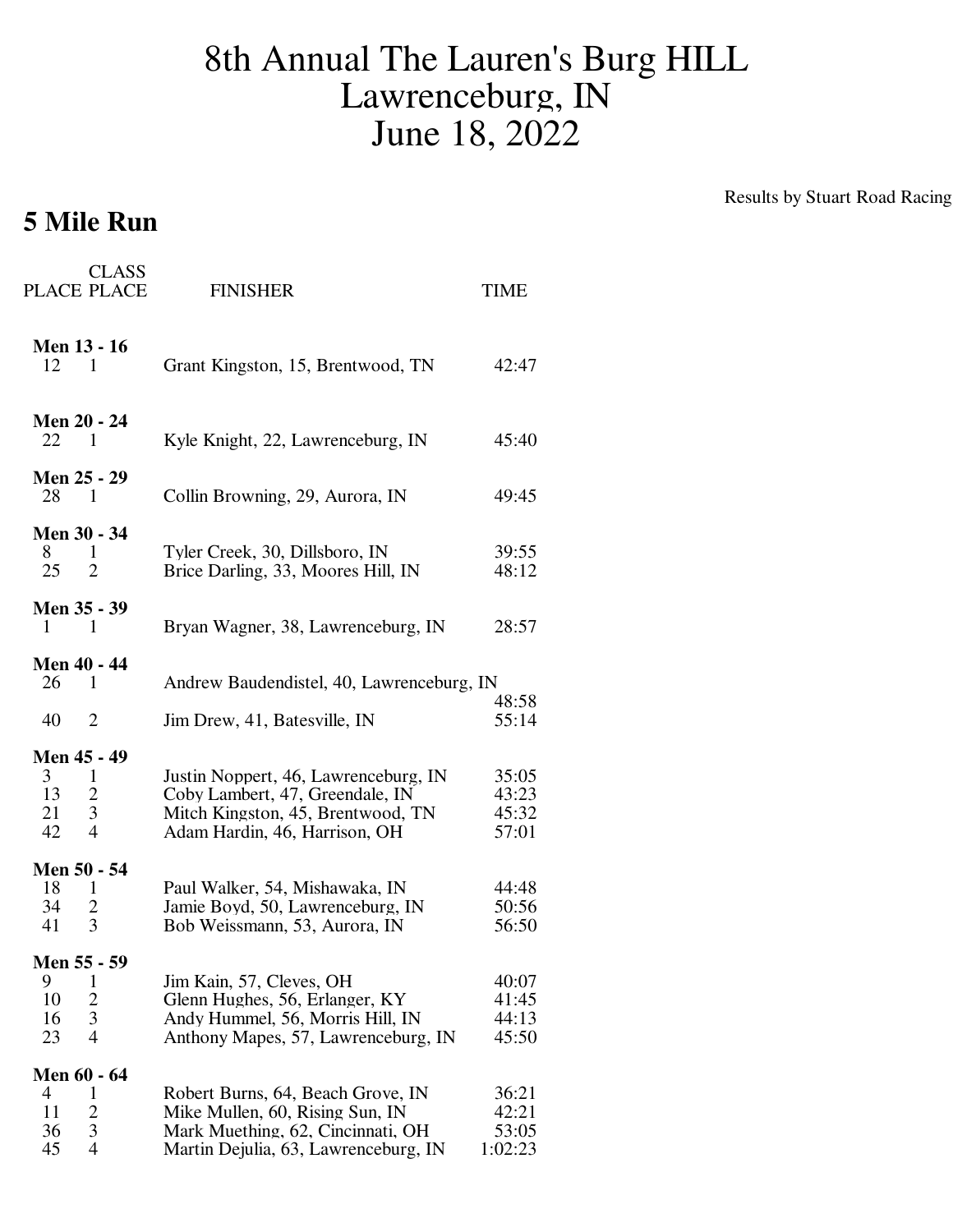|     | Men 65 - 69 |                                 |       |
|-----|-------------|---------------------------------|-------|
|     |             | Mike Lies, 68, Lawrenceburg, IN | 39:32 |
| -14 |             | Steve Stoll, 69, Harrison, OH   | 43:28 |